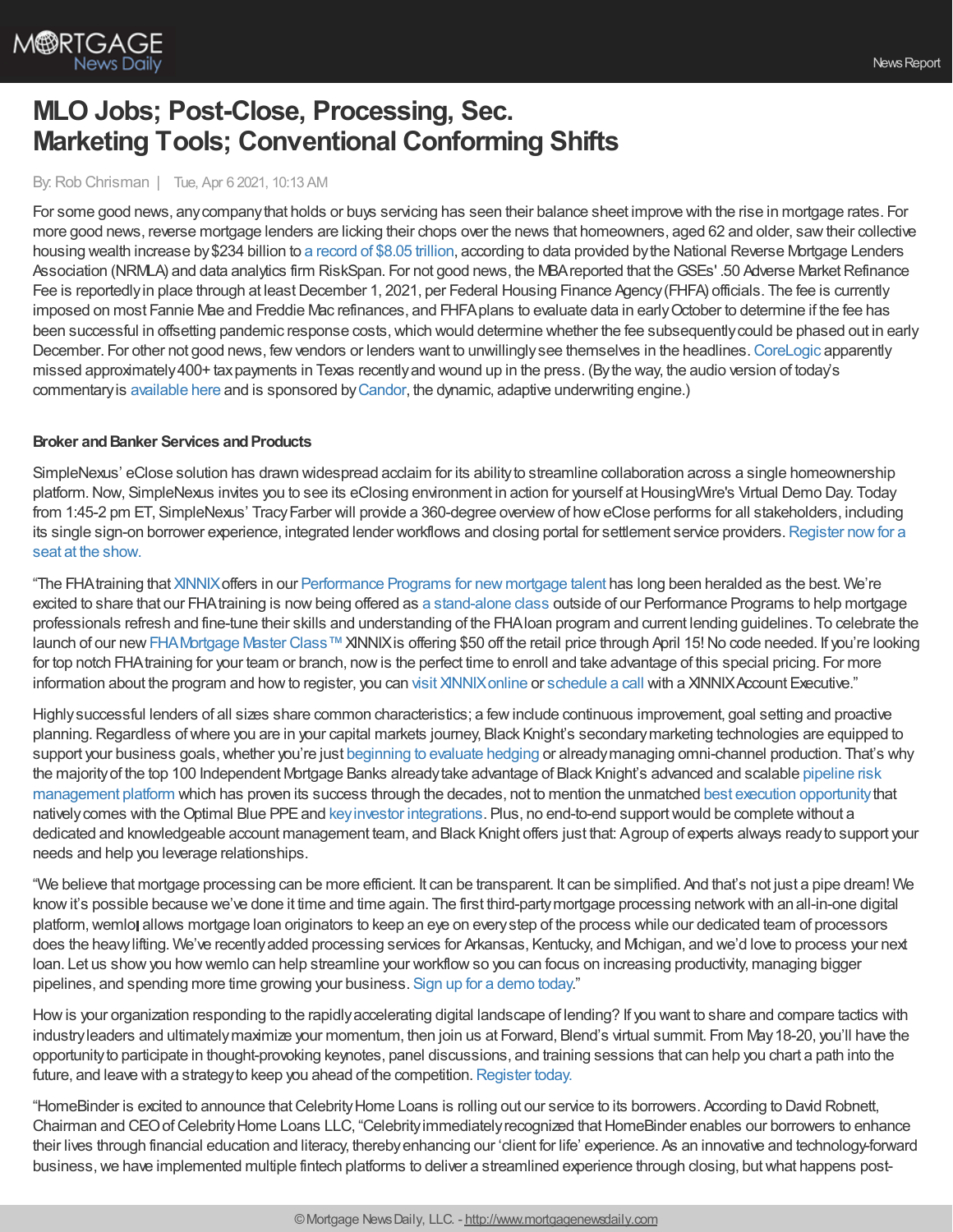

close? We see an immediate and highlycomplementaryfitwith HomeBinder to educate today's homeowner, remain top of mind with our clients, and enhance our relationships with real estate agents.HomeBinder's newAPI integration with Encompass enables us to implement their service within hours and days vs. weeks and months. We are eager to launch this Spring." Learn more about HomeBinder."

## **Agency News**

It has been nearly two years since Dr. Mark Calabria was sworn in as director of the Federal Housing Finance Agency. Calabria noted that he sees everything he does as fulfilling Congress' expectations from the Housing and Economic Recovery Act of 2008, believes that Fannie Mae and Freddie Mac are not prepared for the next housing [downturn](https://www.situsamc.com/insights/hill-episode-6-mark-calabria-director-federal-housing-finance-agency), and states that F&F need to improve their cultures, establish an appropriate set of incentives, and focus more on their mission to provide liquidityto the mortgage market during times of disruption.

As noted above, the GSEs' .50 Adverse Market Refinance Fee is reportedly in place through at least December 1, per FHFA officials. The fee is currentlyimposed on most Fannie Mae and Freddie Mac refinances, and FHFAplans to evaluate data in earlyOctober to determine if the fee has been successful in offsetting pandemic response costs.

Last week Freddie Mac addressed the agenda set out on January 14th's [amendment](https://home.treasury.gov/news/press-releases/sm1236) to the terms of F&F's Preferred Stock Purchase Agreements. "In Single-Family Seller/Servicer Guide (Guide) Bulletin [2021-11](https://urldefense.proofpoint.com/v2/url?u=http-3A__app.infofreddiemac.com_e_er-3Fs-3D325135053-26lid-3D9928-26elqTrackId-3DE1E194104D79258CA28FC1F4A1550249-26elq-3Dd48007beaed94115822c6e8eeb131bb9-26elqaid-3D9655-26elqat-3D1&d=DwMGaQ&c=eVunvma8zl9l67TuxnHARlplyQ9WuRmL-niZRa5x0gA&r=KPbERgKds2HnItS3gDACLL0DYMKw__-PkAlIbZqoFFE&m=HE2FRjR7LAorbW8n-qkNsKsPB1nFLwftKyk3KdGP9OA&s=61tXzAV8xG_uJ14Xd_dE5VfimpU1a_K6szq-MzJbYqQ&e=), we're announcing that we will only buy loans secured by investment properties or second homes that are Loan Product Advisor®(LPASM) mortgages with a risk class of Accept. Effective for mortgages with settlement dates on or after May 1, 2021, we will no longer purchase manually underwritten mortgages secured by investment properties or second homes. Effective April 15, 2021, non-LPAloans secured byinvestment properties or second homes that are submitted or resubmitted to Loan Quality Advisor® will receive a risk assessment result of "Yellow – High Likelihood of Caution" and will be not eligible for sale to Freddie Mac."

Also listed in January14th's amendment is, "TheGSEs will limit the acquisition of single-familymortgage loans with multiple higher risk characteristics at their current levels. Amaximum of 6%of purchase moneymortgages and maximum of 3%of refinancing mortgages over the trailing 52-week period can have two or more higher risk characteristics at origination: combined loan-to-value (LTV) greater than 90%; debt-to-income ratio greater than 45%; and FICO(or equivalent credit score) less than 680." And "TheGSEs will limit the acquisition of single-familymortgage loans to (i) qualified mortgages, (ii) loans exempt from the CFPB's ability-to-repayrequirement, (iii) loans for investment propertysubject to the restrictions above, (iv) refinancing loans with streamlined underwriting for high loan-to-value ratios, (v) loans originated with temporary underwriting flexibilities due to exigent circumstances, and (vi) loans secured by manufactured housing."

Fannie Mae and Freddie Mac have posted a [high-level](https://singlefamily.fanniemae.com/media/25391/display) timeline showing keymilestones and date ranges for the Uniform Appraisal Dataset (UAD) and Forms Redesign.

Fannie Mae's March 2021 [edition](https://singlefamily.fanniemae.com/media/25381/display?utm_campaign=ppe-sf-ssn2021&utm_source=sfmc&utm_medium=email&utm_content=edu-eml-noa-eml03242021%20SSN-o-n&utm_term=b2b) highlights its recent appraisal risk management Lender Letter, videos and reference guides about condition and quality ratings, and a video about the Uniform Appraisal Dataset Redesign initiative, questions from appraisers about time adiustments and more.

Read Fannie Mae's latest issue of Quality Insider to learn how reverification tracking and aggregated reverification data can strengthen your QC program's efficiency and effectiveness and enhance overall loan quality.

Expansion of the Chase Correspondent credit parameters. Chase removed LTV/CLTV overlays to align with the agencies and expanded the minimum FICOrequirements. All these changes are in effect for commitments taken on or after April 5th.

Wells Fargo Funding issued clarification on its ineligible resale-deed restrictions for conventional Conforming Loans, refer to the updated Wells Fargo Funding Seller Guide for complete requirement. Additionally, the Resale-Deed Restriction Approval Request (Exhibit 21) has been updated.

Wells Fargo Funding is updating its requirements for postponed improvement or repair escrows on Conventional Conforming Loans to require work escrow funds be held by the title company or closing attorney effective April 20th. There is no change to postponed improvement or repair escrow requirements for Non-Conforming, FHA, VA, or GRH Loans.

PennyMac Correspondent posted updates to Conventional LLPAs in [Announcement](https://www.gopennymac.com/announcements/announcement-21-24) 21-24.

Caliber Home Loans posted Announcement CL21-18 containing information on updates to Conventional Cash Out Refinance, Investment Propertyand Second Home LLPAs.

## **Capital Markets**